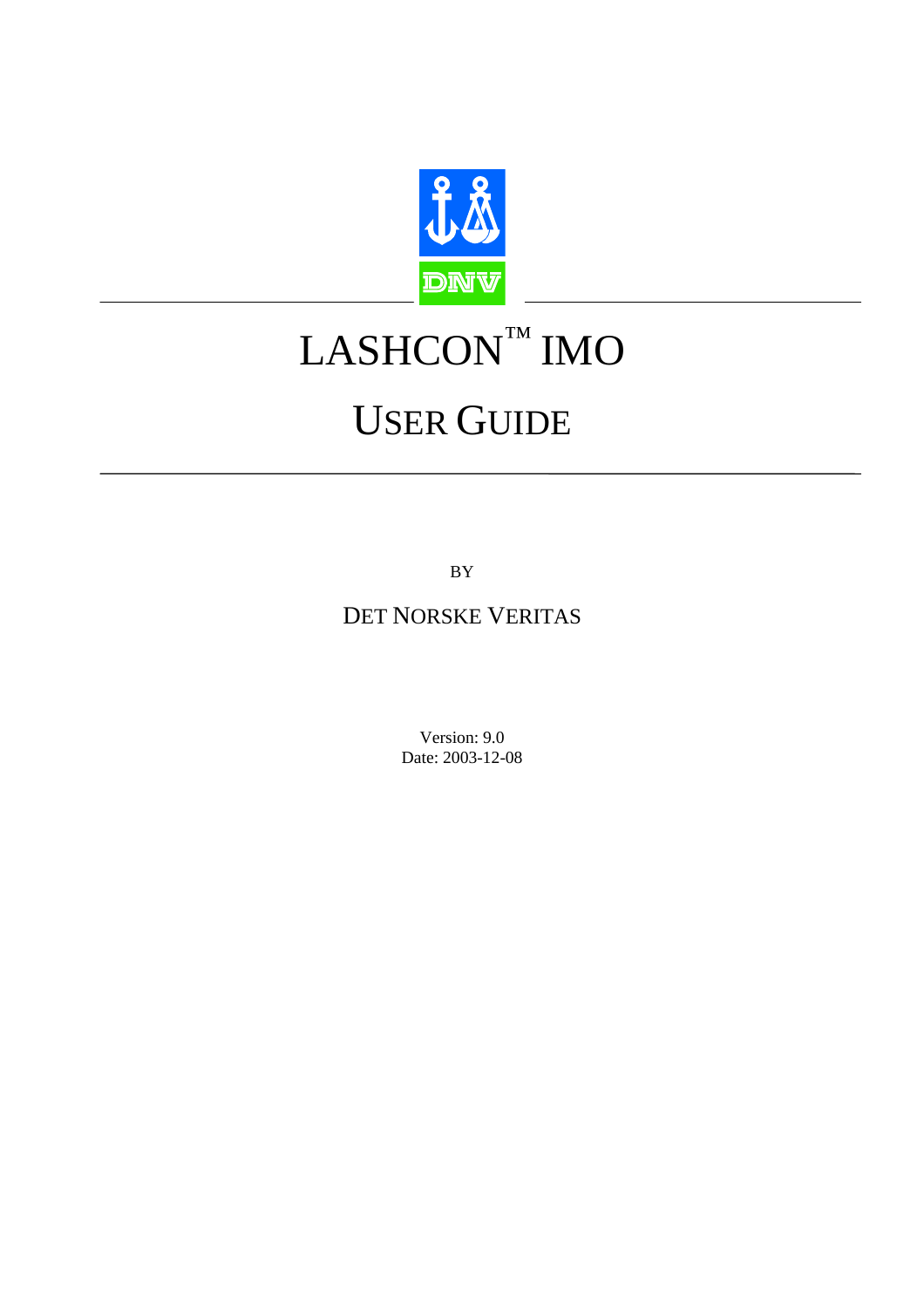# **1 General**

## **1.1 Introduction**

 $LASHCON^{TM}$  is a MS EXCEL based calculation tool for evaluation of semi- and non-standardised securing arrangements.

The program calculates accelerations and balance of forces in semi- and non-standardised lashing arrangements in accordance with annex 13 to the Code of Safe Practice for Cargo Stowage and Securing (the CSS code) from IMO.

## **1.2 System requirements**

LASHCON<sup>TM</sup> requires Microsoft Windows version 3.1 or later, with Microsoft Excel 5.0 installed. Resources needed to run Microsoft Excel 5.0 are described in "Microsoft Excel User's Guide".

# **1.3 User requirements**

The user should be familiar with Microsoft products such as Excel and Word. This includes the use of mouse pointer.

NOTE: The decimal separator may differ from the examples given in this booklet. Normally either "." or "," is used.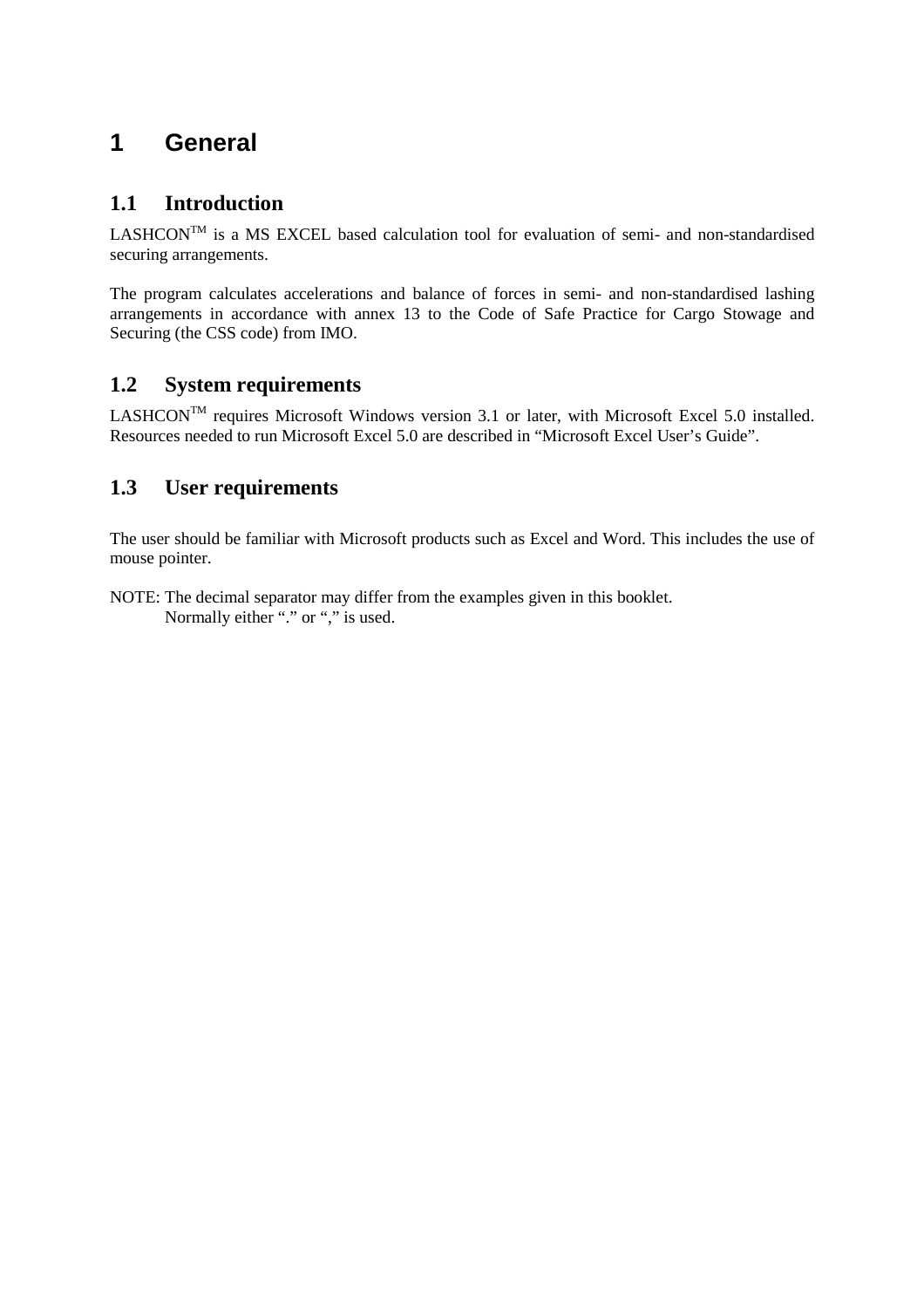# **2. User guide**

# **2.1 Input sequence**

1. Once  $\text{LASHCON}^{\text{TM}}$  has been started, the following screen picture will appear:

| <b>NAUTICUS</b>                     | Code of Safe Practice for<br>Cargo Stowage and<br>Securing 2003 Edition,<br>Annex 13                                                                                                                                                                                                                                                                                                                                                                  |                        | Sign:<br><b>LASHCON IMO</b><br>Time:<br>Version 9.0 December 2003<br>Date: |           |       |  |  |  |  |
|-------------------------------------|-------------------------------------------------------------------------------------------------------------------------------------------------------------------------------------------------------------------------------------------------------------------------------------------------------------------------------------------------------------------------------------------------------------------------------------------------------|------------------------|----------------------------------------------------------------------------|-----------|-------|--|--|--|--|
|                                     | $\Lambda$ bout $\mathrm{LASHCON}^{\mathrm{TM}}$ : $\mathrm{LASHCON}$ is a MS EXCEL based calulation tool for control of lashing-<br>arrangements for semi- and non-standardised cargo. The program is developed by<br>Det Norske Veritas, and is based on the calculation procedures outlined in Annex 13<br>to the Code of Safe Practice for Cargo Stowage and Securing, 2003 Edition.<br>Program assumptions: Reference is made to the User Manual. |                        |                                                                            |           |       |  |  |  |  |
|                                     | Input of main vessel data:                                                                                                                                                                                                                                                                                                                                                                                                                            |                        |                                                                            |           |       |  |  |  |  |
| Vessel Name:                        | Ship Id:                                                                                                                                                                                                                                                                                                                                                                                                                                              | $Lpp[m]$ :<br>$B[m]$ : | $V$ [kn]:                                                                  | $GM[m]$ : |       |  |  |  |  |
| M/S Test Vessel                     | 123456                                                                                                                                                                                                                                                                                                                                                                                                                                                | 73.5<br>14.0           | 10.0                                                                       | 1.8       | Print |  |  |  |  |
| lashing arrangement as given in the | This version of Lashcon IMO contains the procedures for calculation of accelerations and<br>Code of Safe Practice for Cargo Stowage and Securing, 2003 Edition, Annex 13.                                                                                                                                                                                                                                                                             |                        |                                                                            |           |       |  |  |  |  |
|                                     | Following enhancements have been incorporated:<br>1. The range of validity for ship length has been extended down to L=30 m.<br>2. The B GM range has been extended down to B GM = 4 by power series extrapolation.                                                                                                                                                                                                                                   |                        |                                                                            |           |       |  |  |  |  |

2. Input cells are marked white in  $LASHCON^{TM}$ . Not all input cells are necessary for successful computation. Ship name and identification is solely for user reference. Vessel main particulars are used for acceleration computation and must be filled in before proceeding. See 2.2 Input Data for details.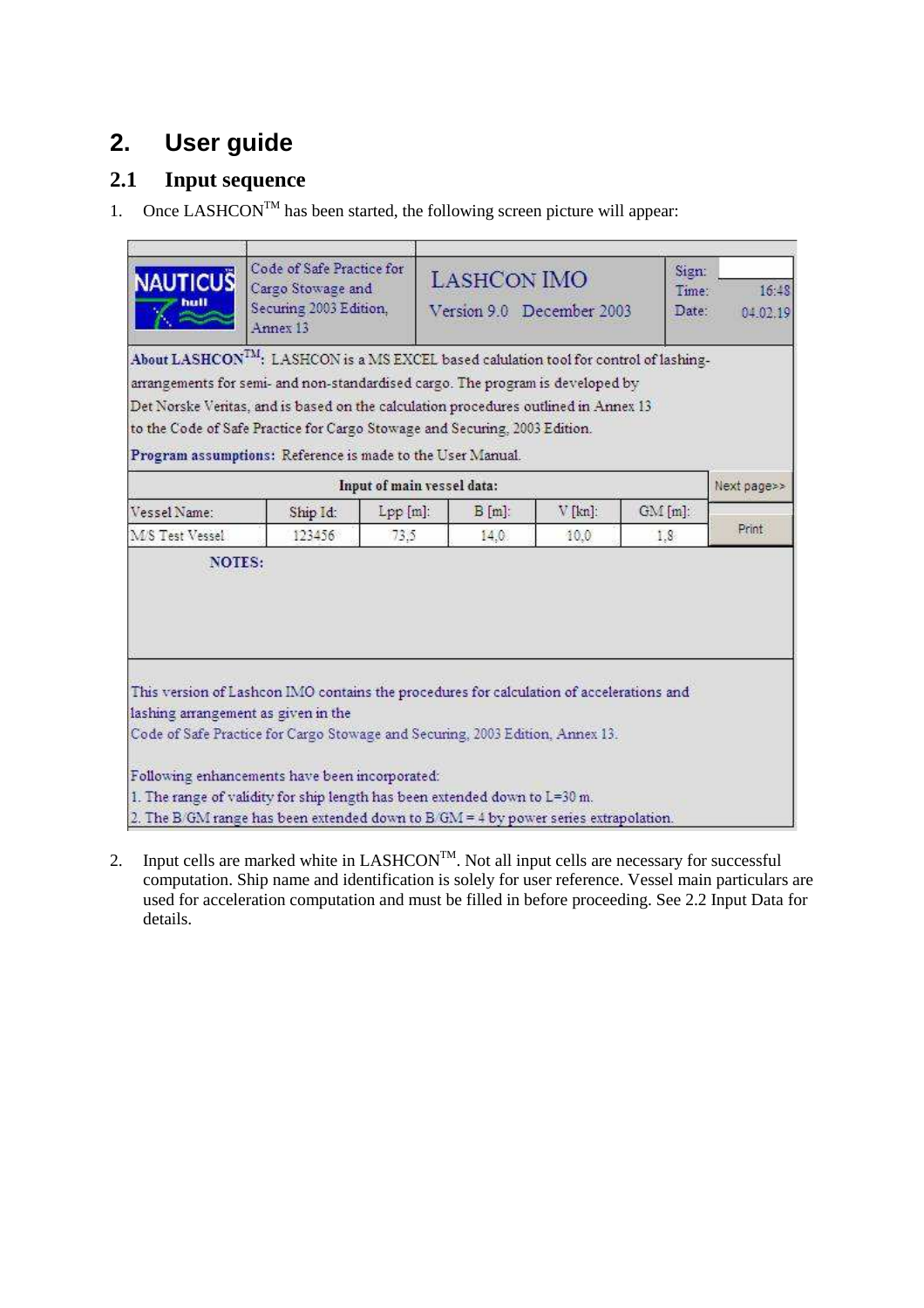3. After successful completion of the input data, click on the button *"Next Page >>"* proceed to the *"Cargo and lashing data sheet".* The following picture will then appear:

| <b>NAUTICUS</b>                    | Code of Safe Practice for<br>Cargo Stowage and<br>Securing 2003 Edition,<br>Annex 13 |          |                          | r r<br><b>LASHCON IMO</b><br>Version 9.0 December 2003 |                      |                          |                          |                          |                          | Sign:<br>Time:<br>Date:                  |                          | 16:48<br>04.02.19 |  |
|------------------------------------|--------------------------------------------------------------------------------------|----------|--------------------------|--------------------------------------------------------|----------------------|--------------------------|--------------------------|--------------------------|--------------------------|------------------------------------------|--------------------------|-------------------|--|
| Input of cargo unit data           |                                                                                      |          |                          | Give cargo unit stowage position                       |                      |                          |                          |                          |                          |                                          |                          |                   |  |
| Cargo unit specification:          |                                                                                      |          |                          |                                                        |                      |                          |                          |                          |                          |                                          |                          |                   |  |
| Mass of cargo unit:                |                                                                                      | m        |                          | ton                                                    |                      |                          | Vertical:                |                          | Deck, high               | $\overline{\mathbf{r}}$                  |                          |                   |  |
| Coefficient of friction:           |                                                                                      | y,       | Transv.                  | $(-)$ ?<br>Long.                                       |                      |                          | Longitudinal:            | AP                       |                          |                                          |                          |                   |  |
| Wind exposed area:                 |                                                                                      | Aw       |                          |                                                        | $m2$ $2$             |                          |                          | Calculation method:      |                          |                                          |                          |                   |  |
| Sea exposed area:                  |                                                                                      | As       |                          |                                                        | $m2$ ?               |                          |                          |                          |                          | C Alternative calculation 2 Recommended. |                          |                   |  |
| Lever arm of tipping:              |                                                                                      | a        |                          | m<br>$\overline{?}$                                    |                      |                          |                          | O Advanced calculation 2 |                          |                                          |                          |                   |  |
| Lever arm of stableness:           |                                                                                      | ь        |                          | m                                                      |                      |                          |                          |                          |                          |                                          |                          |                   |  |
| Input of lashing data              |                                                                                      |          |                          | $\overline{2}$                                         | 3                    | 4                        | 5                        | 6                        | 7                        | S                                        | 9                        | 10                |  |
| Max securing load [kN]:            |                                                                                      | MSL      |                          |                                                        |                      |                          |                          |                          |                          |                                          |                          |                   |  |
| Transverse lashing direction       |                                                                                      |          | $\overline{\phantom{a}}$ | $\overline{\phantom{a}}$                               | $\overline{z}$       | $\overline{\phantom{a}}$ | $\overline{\phantom{a}}$ | ▼                        | $\overline{\phantom{a}}$ | $\overline{\phantom{a}}$                 | ×                        |                   |  |
| Longitudinal lashing direction     |                                                                                      |          | $\overline{\phantom{0}}$ | ۰                                                      | $\blacktriangledown$ | v.                       | $\overline{\phantom{a}}$ | $\overline{\phantom{0}}$ | $\overline{\phantom{0}}$ |                                          | $\overline{\phantom{0}}$ |                   |  |
| Vertical securing angle [degr]:    |                                                                                      | $\alpha$ |                          |                                                        |                      |                          |                          |                          |                          |                                          |                          |                   |  |
| Vertical securing angle [degr]:    |                                                                                      | $\beta$  |                          |                                                        |                      |                          |                          |                          |                          |                                          |                          |                   |  |
| Horizont. securing point distance: |                                                                                      | $d$ [m]  |                          |                                                        |                      |                          |                          |                          |                          |                                          |                          |                   |  |
| <b>RESULTS:</b>                    |                                                                                      |          |                          |                                                        |                      |                          |                          |                          |                          |                                          |                          |                   |  |
| <b>Actual forces</b>               |                                                                                      |          |                          | Securing capacity                                      | [kN / kNm]           |                          |                          | <b>Accelerations</b>     |                          |                                          | Show Graph >>            |                   |  |
| Transverse sliding force [kN]:     |                                                                                      |          | 0,0 Transv. capacity:    |                                                        | PS [kN]<br>SB [kN]   |                          | $0$ OK<br>$0$ OK         | Transverse:<br>Vertical: |                          | $a_{1} =$<br>$a_v =$                     | 10,71<br>9.28            | m s2<br>m/s2      |  |
| Longitudinal sliding force [kN]:   |                                                                                      |          | 0.0 Long. capacity       |                                                        | Fwd [kN]<br>Aft [kN] |                          | $0$ OK<br>$0$ OK         | Longitudinal:            |                          | $a_1 =$                                  | 3,83                     | m/s2              |  |
| Cargo tipping moment [kNm]         |                                                                                      |          |                          | 0,0 Tipping capacity: PS [kN]                          | SB [kN]              |                          | $0$ OK<br>$0$ OK         |                          |                          |                                          |                          |                   |  |
| <<< Main Data                      | Print                                                                                |          |                          | Save to stack                                          |                      |                          | Clear last               |                          | Clear stack              |                                          |                          | Show stack >>     |  |
|                                    |                                                                                      |          |                          |                                                        |                      |                          |                          |                          |                          |                                          |                          |                   |  |
|                                    |                                                                                      |          |                          |                                                        | Main Vessel Data:    |                          |                          |                          |                          |                                          |                          |                   |  |
| Vessel Name:                       |                                                                                      |          |                          | Ship Id:                                               | Lpp [m]:             |                          |                          | $B[m]$ :                 | V [kn]:                  |                                          |                          | $GM$ [m]:         |  |
| <b>M/S Test Vessel</b>             |                                                                                      |          | 123456                   |                                                        | 73,50                |                          |                          | 14.00                    |                          | 10.00                                    |                          | 1.80              |  |

For help on input data, press the *"?"* button to the right of the respective input. The input parameters are the same as explained in "Code of Safe Practice for Cargo Stowage and Securing Annex 13.

- 4. Fill in the in the *"Input of cargo unit data"* field.
- 5. Select the *"Cargo unit stowage position"* (vertical and longitudinal) by using the drop-down selection boxes in the upper right corner of the screen.
- 6. Select the desired method of calculation.
	- Advanced calculation, see 2.3 Calculation Methods
	- Alternative calculation, see 2.3 Calculation Methods
- 7. Give the applicable lashing particulars
	- MSL of lashing. [kN]
	- Lashing direction for drop down boxes.
	- Vertical securing angle [deg]
	- Horizontal securing angle [deg] (Alternative method only.)
	- Horizontal securing point distance [m]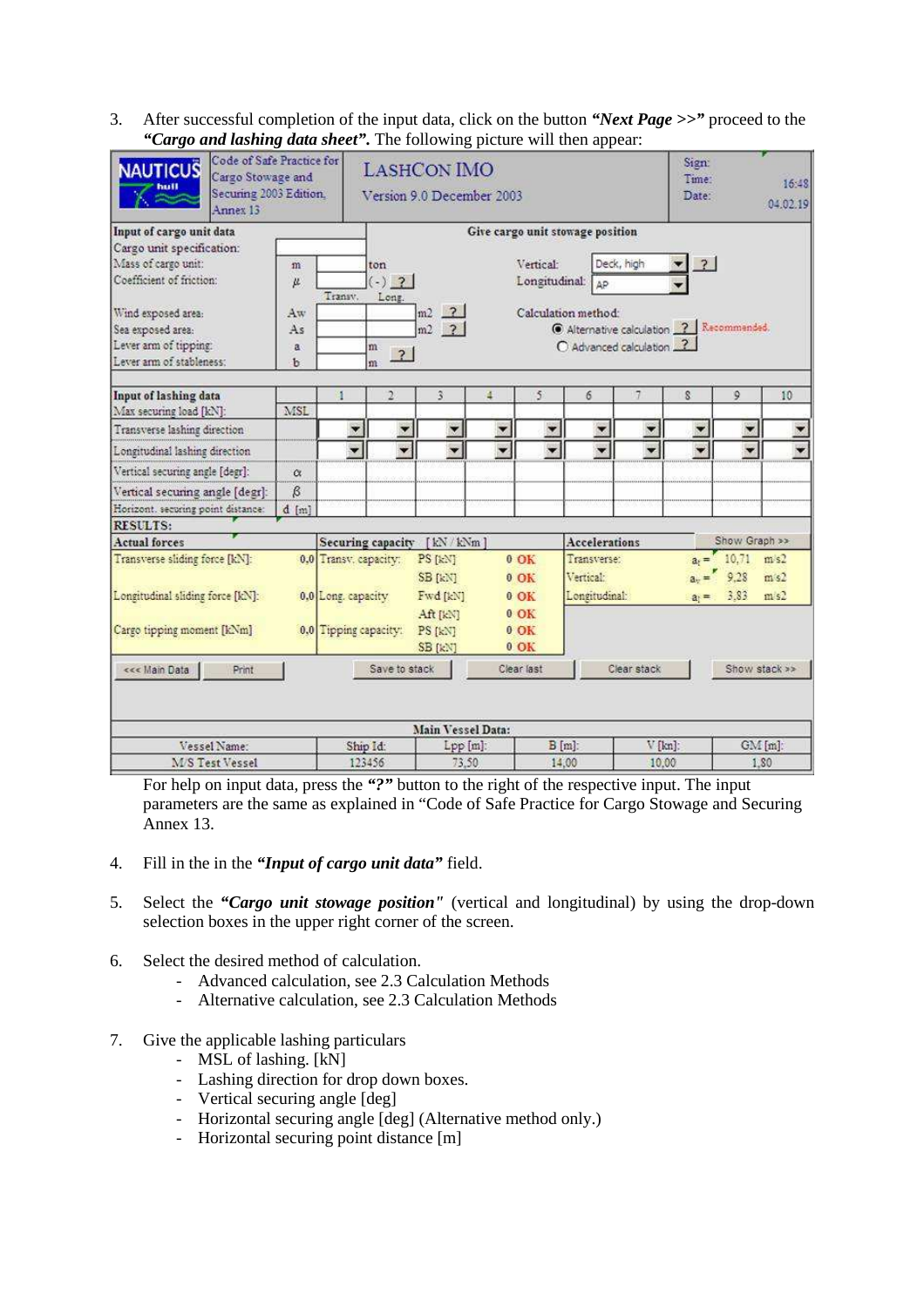- 8. Calculation results are shown in the yellow area. *"Actual forces"* is the forces acting on the cargo unit due to the "*Accelerations*" at the given lashing position. *"Securing capacity"* is the accumulated lashing forces from applied lashings. If sufficient number of lashings is applied, compliance will be shown by *"OK"* in red fonts to the right of each capacity.
- 9. Acceleration data for the whole ship can be extracted from the *"Tables and graphs"* sheet. This can be accessed by either pressing the *"Show graph >>"* button or by pressing the *"Tables and graphs"* tab.

| << Return      |                                                          | <b>Vessel Name:</b> |      |      |      |      | Ship Id: |      |       |       |       |            |
|----------------|----------------------------------------------------------|---------------------|------|------|------|------|----------|------|-------|-------|-------|------------|
| Print          | Accelerations according to Annex 13 to IMO Res. A714(17) |                     |      |      |      |      |          |      |       |       |       |            |
|                | Transverse acceleration as in m/s <sup>2</sup>           |                     |      |      |      |      |          |      |       |       |       | Long acc   |
| Long position: | 0,0                                                      | 0,1                 | 0,2  | 0.3  | 0,4  | 0,5  | 0,6      | 0,7  | 0,8   | 0,9   | 1,0   | a, in m/s' |
| Deck high      | 10.71                                                    | 10.28               | 9.99 | 9,84 | 9,70 | 9,70 | 9.84     | 9.99 | 10.28 | 10.71 | 11.29 | 3.83       |
| Deck, low      | 8.96                                                     | 8.69                | 8,43 | 8,16 | 8,16 | 8,16 | 8.16     | 8,43 | 8.69  | 8.96  | 9.36  | 2.92       |
| Tween-deck     | 7.54                                                     | 7,17                | 6.81 | 6.69 | 6.56 | 6.56 | 6.69     | 6.81 | 7,17  | 7.54  | 8.02  | 2.02       |
| Lower hold     | 6,70                                                     | 6.25                | 6.02 | 5,79 | 5,68 | 5,68 | 5,79     | 6.02 | 6,25  | 6.70  | 7.16  | 1,51       |
|                | Vertical acceleration agin m/s"                          |                     |      |      |      |      |          |      |       |       |       |            |
|                | 9.28                                                     | 7.66                | 6.25 | 5.04 | 4.34 | 4.34 | 5.04     | 6.25 | 7.66  | 9.28  | 11.09 |            |



Chart and table showing the accelerations along the ship length, based on the annex 13 to the IMO CSS code.

## **2.2 Input data**

#### **Main ship data:**

- Lpp Length between perpendiculars in meters [m]
- B Ship breadth in meters [m]
- V Ship speed in knots [knots]
- GM Ship GM value in meters [m]

#### **Main cargo data:**

- m Mass of cargo unit in tonnes [ton]
- µ Coefficient of friction [ ]
- $A_w$  Wind exposed area in square meters.  $[m^2]$

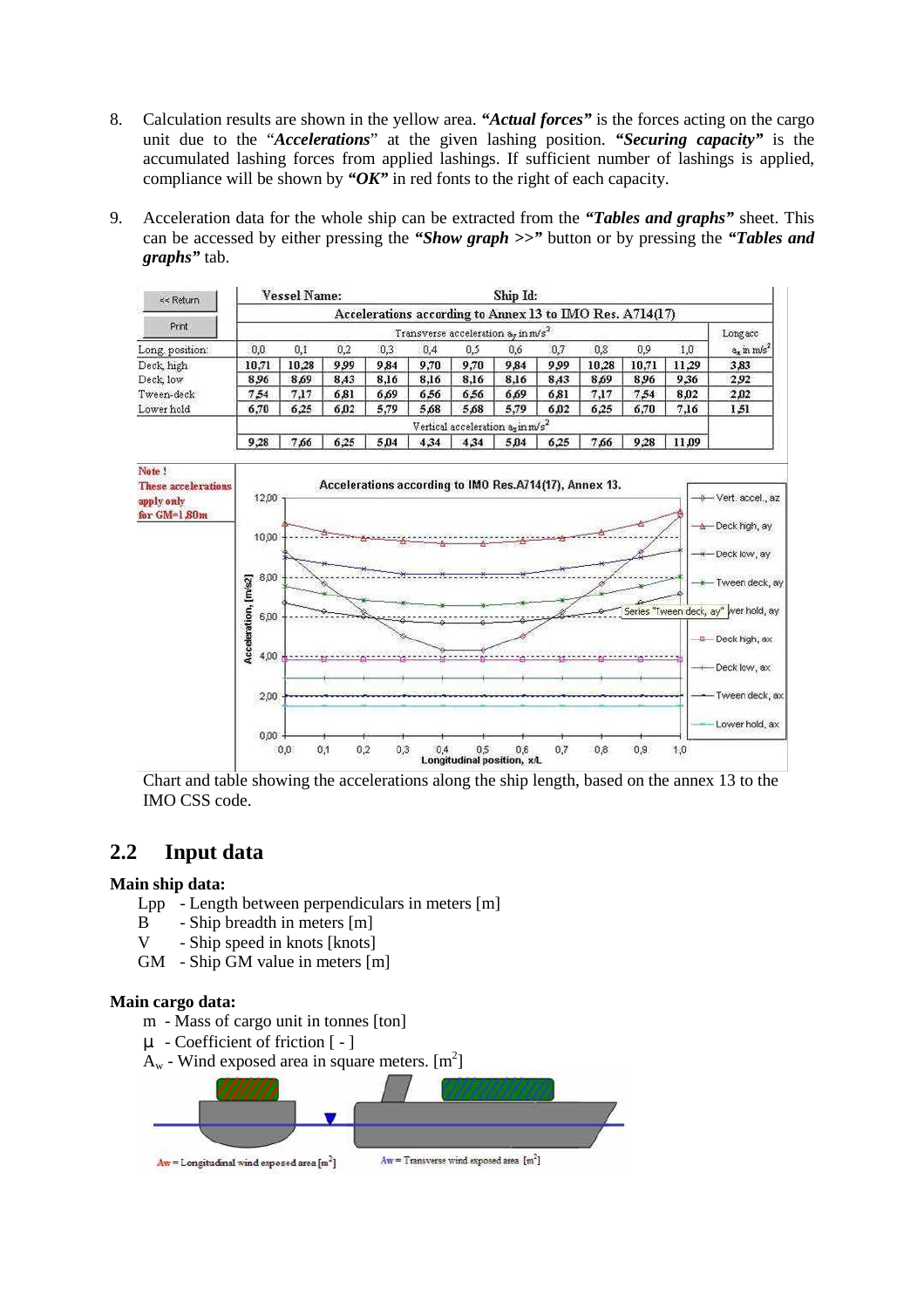$A_s$  - Sea exposed area, 2 meters above BL, in meters.  $[m^2]$ 



- a Lever arm of tipping, i.e. height of cargo unit CG above deck, in meters. [m]
- b Lever arm of stableness in meters. [m]



#### **Advanced calculation, lashing parameters:**

- MSL Max securing load [kN]
- $\alpha$  Vertical securing angle [degrees]
- d Lever arm of securing force [m]



### **Alternative calculation, lashing parameters:**

- MSL Max securing load [kN]
- $\alpha$  Vertical securing angle [degrees]
- β Horizontal securing angle [degrees]
- d Lever arm of securing force [m] (See Advanced Calculation, lashing parameters)



lashings shown on one side only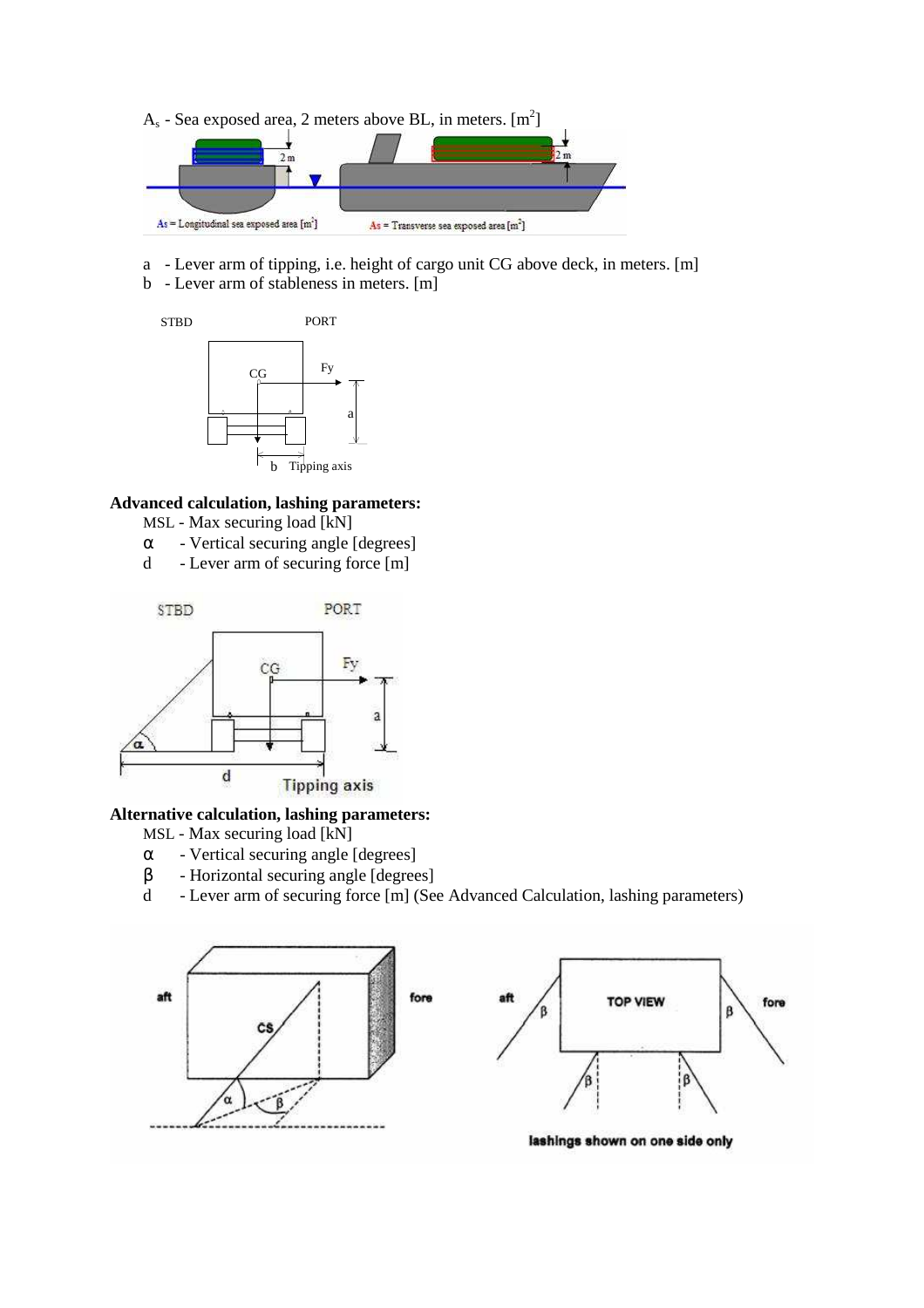# **2.3 Calculation methods**

### **Advanced calculation method**

The advanced method is based on force equilibrium of internal inertia forces and external lashing forces. Additionally, the risk of tipping is evaluated on basis of moment equilibrium. Forces due to wind, sea and friction are accounted for. Elastic characteristics of lashings are not included.

In advanced calculations only the vertical angle of lashings,  $\alpha$  is included. Calculated strength of lashing, *CS*, is *MSL / 1.5*.

For detailed theory outline, please refer to CSS, Annex 13.

## **Alternative calculation method**

The alternative calculation method is based on force equilibrium of internal inertia forces and external lashing forces. Additionally, the risk of tipping is evaluated on basis of moment equilibrium. Forces due to wind, sea and friction are accounted for. Elastic characteristics of lashings are not included.

The alternative method accounts for both the vertical of lashings,  $\alpha$ , and horizontal angle of lashing  $\beta$ . The alternative method approach is regarded as more accurate than the advanced method. Hence the utilization of lashing strength is higher. Calculated strength of lashing, *CS*, is *MSL / 1.35*.

## **Which calculation method to choose?**

The alternative calculation method is the most sophisticated with respect to force equilibrium. Hence, the allowable usage of the MSL is slightly higher. This method is therefore recommended. It should be noted that none of the calculation methods includes the elastic properties of the lashings. It is therefore important that the cargo unit is lashed with lashings of same type, with approximate equal elasticity. Lahing ropes and chains should not be combined. It is recommended to keep the lashings of approximately same lengths.

## **2.4 Special features of Lashcon IMO**

## **Stack function:**

 $LASHCON^{TM}$  offers the possibility of saving your results in a stack. Lashing results, together with basic input is saved in a compact form in a table. In this way, the effect of different lashing arrangements or stowing positions can be compared in an easy manner.

Stack buttons:

"*Save to stack":* Current lashing data and results are saved to the stack.

*"Clear last":* Removes the last entry in the stack.

*"Clear stack*": Removes the contents of the entire stack.

*"Show stack":* Shows the stack.

## **2.5 Program assumptions**

The calculation of accelerations and evaluation of lashing arrangements is based on the method described in annex 13 to the CSS code. For details on theory for evaluation of forces, please refer to CSS Annex 13. The following assumptions are directly quoted from the code:

*A vertical securing angle* α *greater than 60º will reduce the effectiveness of this particular securing device in respect of sliding of the unit. Disregarding of such devices from the balance of forces should be considered, unless the necessary load is gained by the imminent tendency to tipping or by a reliable pre-tensioning of the securing device and maintaining the pre-tension throughout the voyage.* 

*Any horisontal securing angle, i.e. deviation from the transverse direction should not exceed 30º, otherwise an exclusion of this securing device from the transverse sliding balance should be considered.*